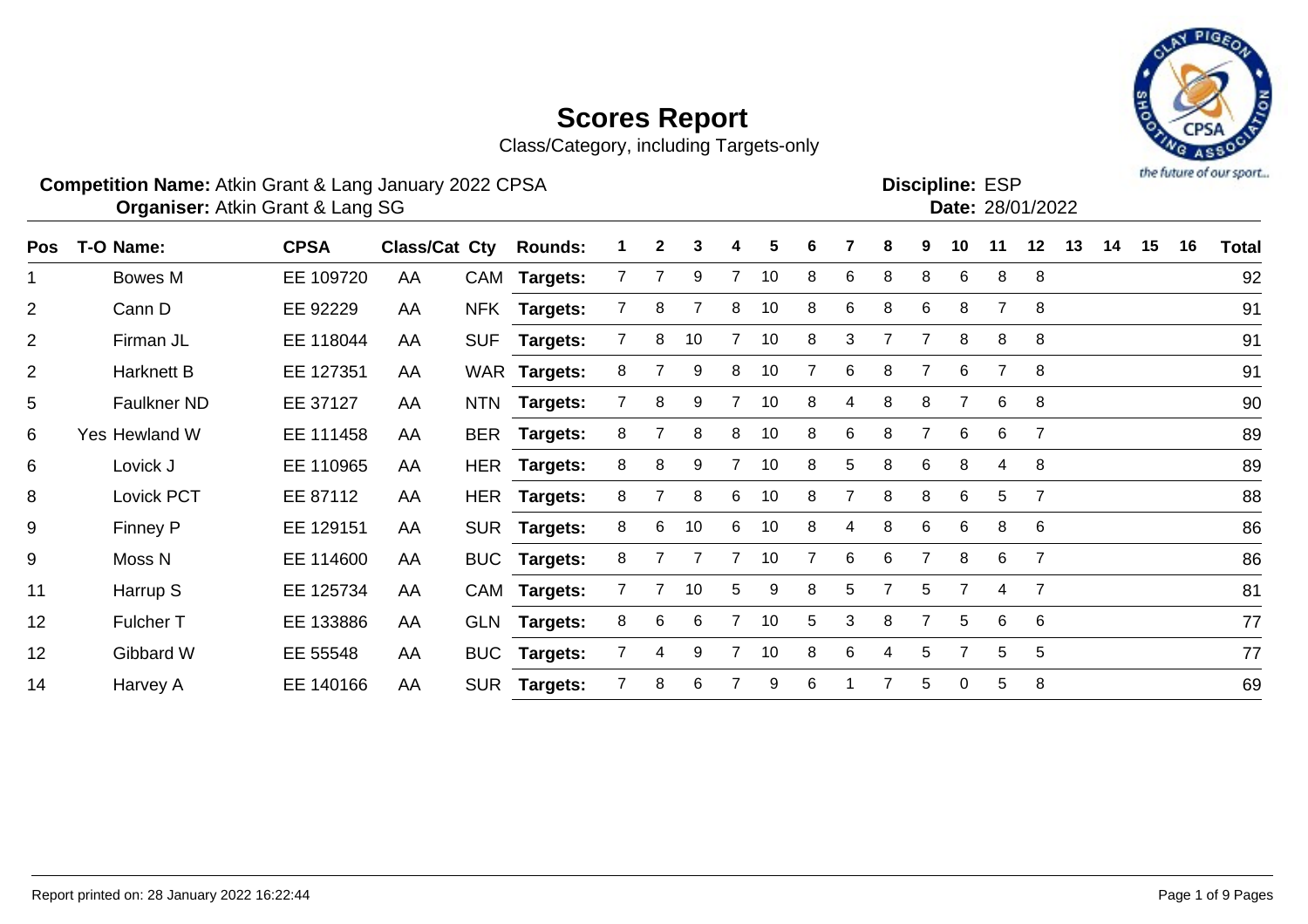Class/Category, including Targets-only



Atkin Grant & Lang SG 28/01/2022 **Organiser: Date:**

| Pos | T-O Name:          | <b>CPSA</b> | <b>Class/Cat Cty</b> |            | <b>Rounds:</b>  |                | $\mathbf{2}$   | 3  |                | 5                | 6              |                | 8              | 9              | 10             | 11             | 12              | 13 | 14 | 15 | 16 | <b>Total</b> |
|-----|--------------------|-------------|----------------------|------------|-----------------|----------------|----------------|----|----------------|------------------|----------------|----------------|----------------|----------------|----------------|----------------|-----------------|----|----|----|----|--------------|
| 1   | Abbott TJ          | EE 85363    | A                    |            | NTN Targets:    | 8              | 8              | 10 | $7^{\circ}$    | 10               | 6              | 6              | 8              | $\overline{7}$ | 3              | 6              | $\overline{7}$  |    |    |    |    | 86           |
| 1   | <b>Martin M</b>    | EE 126839   | $\mathsf{A}$         |            | HER Targets:    | 6              | 6              | 9  | $\overline{7}$ | $\boldsymbol{9}$ | 8              | 5              | $\overline{7}$ | 8              | 6              | $\overline{7}$ | 8               |    |    |    |    | 86           |
| 3   | Easterman MO       | EE 142627   | A                    | <b>BUC</b> | <b>Targets:</b> | 8              | 7              | 9  | $7^{\circ}$    | 10               | 7              | 5              | 7              | 7              | 4              | 6              | 8               |    |    |    |    | 85           |
| 3   | Haupt W            | EE 123357   | A                    | <b>BED</b> | <b>Targets:</b> | 8              | 6              | 10 | 6              | 10               | 8              | 4              | 8              | 6              | 5              | 6              | 8               |    |    |    |    | 85           |
| 5   | <b>Bird RM</b>     | EE 127281   | A                    | <b>BUC</b> | Targets:        | 8              | 6              | 9  | 8              | 10               | $\overline{7}$ | 5              | 3              | 8              | 8              | 4              | $\overline{7}$  |    |    |    |    | 83           |
| 5   | Cook A             | EE 4730     | A                    | <b>SUF</b> | Targets:        | 8              | 6              | 6  | 6              | 8                | 6              |                | 6              | 8              | $\overline{7}$ | $\overline{7}$ | 8               |    |    |    |    | 83           |
| 5   | Hearn T            | EE 37612    | A                    | <b>ESX</b> | <b>Targets:</b> | 6              | 4              | 9  | 8              | 10               | 7              | 6              | 8              | 4              | 7              | 6              | 8               |    |    |    |    | 83           |
| 5   | Yes Janes R        | EE 88843    | A                    |            | HER Targets:    | 8              | 7              | 10 | 6              | 10               | $\overline{7}$ | 3              | 4              | $\overline{7}$ | 7              | 8              | 6               |    |    |    |    | 83           |
| 5   | <b>Mcarthur RT</b> | EE 126852   | A                    | <b>BUC</b> | Targets:        | 8              | $\overline{7}$ | 9  | $\overline{7}$ | 9                | 6              | 4              | 5              | 6              | 8              | 7              | $\overline{7}$  |    |    |    |    | 83           |
| 10  | Thompson L         | EE 107575   | A                    |            | ESX Targets:    | 8              | 7              | 10 | $\overline{7}$ | 9                | 7              | 6              | 8              | $\overline{c}$ | 6              | 5              | $\overline{7}$  |    |    |    |    | 82           |
| 11  | Yes Harris L       | EE 113408   | A                    | <b>BUC</b> | <b>Targets:</b> | 6              | 6              | 8  | 5              | 8                | $\overline{7}$ | 3              | 8              | 8              | 8              | $\overline{7}$ | $\overline{7}$  |    |    |    |    | 81           |
| 11  | <b>Matthews IH</b> | EE 118823   | A                    |            | GLN Targets:    | 5              | 8              | 9  | $7^{\circ}$    | 10               | 7              | 4              | 6              | $\overline{7}$ | 5              | 5              | 8               |    |    |    |    | 81           |
| 11  | Yes Taylor SC      | EE 85402    | A                    | <b>HER</b> | <b>Targets:</b> | 8              | $\overline{7}$ | 9  | 5              | 10               | 6              | 5              | 5              | 6              | $\overline{7}$ | 5              | 8               |    |    |    |    | 81           |
| 14  | Battaglia RJ       | EE 10494    | A                    | <b>HER</b> | Targets:        | 7              | 4              | 9  | 7              | 9                | 6              | 5              | 8              | 6              | 5              | 6              | 8               |    |    |    |    | 80           |
| 14  | <b>Fryer MP</b>    | EE 39268    | A                    |            | CAM Targets:    | 8              | 8              | 10 | 6              | 10               | 6              | 5              | $\overline{7}$ | 6              | 3              | 5              | 6               |    |    |    |    | 80           |
| 14  | Yes Surridge T     | EE 127041   | A                    |            | HER Targets:    | 7 <sup>1</sup> | 5              | 9  | 5              | 10               | $\overline{7}$ | 5              | 8              | 6              | 5              | 6              | $\overline{7}$  |    |    |    |    | 80           |
| 17  | Eborall C          | EE 119177   | $\mathsf{A}$         | C/I        | <b>Targets:</b> | 8              | 8              | 9  | 8              | 10               | 6              | $\overline{2}$ | $\overline{7}$ | 5              | 4              | 5              | $\overline{7}$  |    |    |    |    | 79           |
| 17  | Murray J           | EE 126794   | $\mathsf{A}$         | <b>KEN</b> | <b>Targets:</b> | $\mathbf{7}$   | 7              | 8  | $7^{\circ}$    | 10               | 7              | 4              | $\,6$          | 8              | 6              | 3              | 6               |    |    |    |    | 79           |
| 19  | Bogstad K          | EE 142003   | A                    | <b>GLN</b> | <b>Targets:</b> | 7              |                | 7  | 6              | 10               | 7              |                | $\overline{7}$ | 4              | $\overline{7}$ | 3              | $6\phantom{1}6$ |    |    |    |    | 78           |

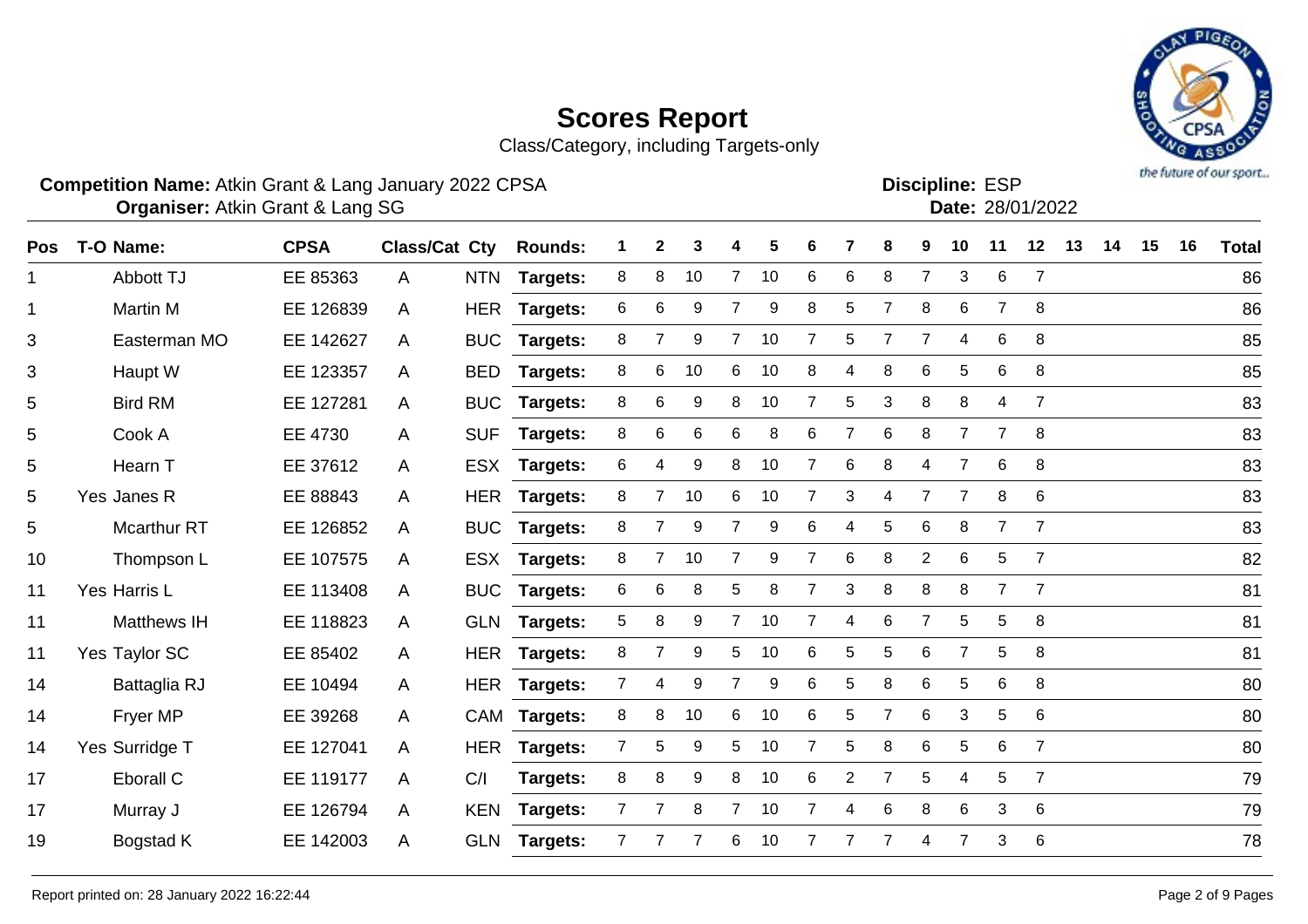Class/Category, including Targets-only

### **Competition Name:** Atkin Grant & Lang January 2022 CPSA **Example 2018** ESP **Discipline:** ESP

Atkin Grant & Lang SG 28/01/2022 **Organiser: Date:**

| <b>Pos</b> | T-O Name:            | <b>CPSA</b> | Class/Cat Cty |            | <b>Rounds:</b>  |                |                | 3               |                | 5  | 6              |                | 8              | 9              | 10              | 11             | 12             | 13 | 14 | 15 | 16 | <b>Total</b> |
|------------|----------------------|-------------|---------------|------------|-----------------|----------------|----------------|-----------------|----------------|----|----------------|----------------|----------------|----------------|-----------------|----------------|----------------|----|----|----|----|--------------|
| 19         | <b>Yes Collins A</b> | EE 143501   | A             | <b>BUC</b> | Targets:        | $\overline{7}$ | 5              |                 | 8              | 10 | 8              | $\overline{2}$ | 8              | 4              | 5               | 6              | 8              |    |    |    |    | 78           |
| 19         | Gale DG              | EE 27617    | A             | ESX        | Targets:        | 8              | 6              | 6               | 5              | 10 | 8              | 6              | 8              | 4              | 4               | 5              | 8              |    |    |    |    | 78           |
| 19         | Yes Hawker RP        | EE 5555     | A             |            | BUC Targets:    | 8              | $\overline{7}$ | 8               | $7^{\circ}$    | 10 | 5              | 5              | 5              | 4              | 6               | 5              | 8              |    |    |    |    | 78           |
| 19         | Yes Robbins J        | EE 133689   | $\mathsf{A}$  |            | HER Targets:    | 8              | $\overline{7}$ | 9               | 5              | 10 | 7              | $\overline{2}$ | 6              | $\overline{7}$ | $5\phantom{.0}$ | 5              | $\overline{7}$ |    |    |    |    | 78           |
| 24         | Yes Mulhall C        | EE 110240   | $\mathsf{A}$  |            | HER Targets:    | 5              | 5              | 8               | $\overline{4}$ | 10 | $\overline{7}$ | 5              | 8              | 8              | 3               | 5              | 8              |    |    |    |    | 76           |
| 25         | Yes Bowe S           | EE 125410   | A             |            | BER Targets:    | 8              | 6              | 5               | 8              | 9  | 8              | $\overline{2}$ | 8              | 5              | 4               | $\overline{7}$ | 4              |    |    |    |    | 74           |
| 26         | Jeffery N            | EE 133640   | $\mathsf{A}$  |            | HER Targets:    | 5              | 8              | 4               | 7              | 9  | 8              | 3              | 7              | 7              | 3               | 5              | $\overline{7}$ |    |    |    |    | 73           |
| 27         | <b>Burrows MA</b>    | EE 128942   | A             |            | ESX Targets:    | 6              | 6              | $\overline{7}$  | $\overline{7}$ | 10 | 7              | 3              | 3              | $\overline{7}$ | 6               | $\overline{2}$ | 8              |    |    |    |    | 72           |
| 27         | Higgs A              | EE 125603   | $\mathsf{A}$  |            | ESX Targets:    | 4              | 7              | 7               | $\overline{7}$ | 10 | 8              | 3              | $\,$ 5 $\,$    | 3              | 8               | 4              | 6              |    |    |    |    | 72           |
| 29         | Clark EJ             | EE 112751   | A             |            | HER Targets:    | 5              | 6              | $\overline{7}$  | 6              | 8  | 5              | 6              | 8              | 3              | 4               | 8              | 5              |    |    |    |    | 71           |
| 29         | Cole <sub>S</sub>    | EE 107995   | $\mathsf{A}$  | <b>BUC</b> | Targets:        | 8              | 6              | 6               | 6              | 9  | 7              | 4              | 6              | 6              | 5               | 4              | 4              |    |    |    |    | 71           |
| 31         | Spruce MJ            | EE 135620   | $\mathsf{A}$  | C/I        | Targets:        | 6              | 5              | 7               | 4              | 10 | 6              |                | 7              | 6              | 5               | 1              | 6              |    |    |    |    | 70           |
| 32         | Yes Nixon A          | EE 106211   | A             | <b>BED</b> | Targets:        |                | $\overline{7}$ | 6               | 4              | 9  | 8              |                | 6              | 6              | 4               | 6              | 6              |    |    |    |    | 69           |
| 33         | Yes Mcalevey J       | EE 112818   | $\mathsf{A}$  |            | HER Targets:    | 8              | $\overline{2}$ | $6\phantom{1}6$ | 6              | 10 | 3              | $\overline{2}$ | $\overline{7}$ | $\overline{7}$ | 5               | 4              | $\overline{7}$ |    |    |    |    | 67           |
| 34         | Balham C             | EE 73943    | A             |            | ESX Targets:    | 6              | 6              | $6\phantom{1}6$ | 5              | 9  | 6              | 5              | $\overline{7}$ | 3              | 4               | $\overline{7}$ | 2              |    |    |    |    | 66           |
| 35         | Moss PC              | EE 70096    | A             |            | CAM Targets:    | 4              | 6              | 5               | 5              | 4  | 8              | 6              | 6              | 8              | 3               | 4              | 4              |    |    |    |    | 63           |
| 36         | Smith GP             | EE 125437   | $\mathsf{A}$  | <b>BED</b> | <b>Targets:</b> |                | 5              | $\overline{7}$  | 5              | 9  | 8              |                | 4              | 4              | 3               |                | $\overline{7}$ |    |    |    |    | 57           |
| 37         | <b>Yes Howard CR</b> | EE 41074    | A             | <b>HER</b> | <b>Targets:</b> | 4              | 3              | 5               | 2              | 6  | 5              |                | 4              | 3              | 4               | 6              | 6              |    |    |    |    | 49           |
|            |                      |             |               |            |                 |                |                |                 |                |    |                |                |                |                |                 |                |                |    |    |    |    |              |

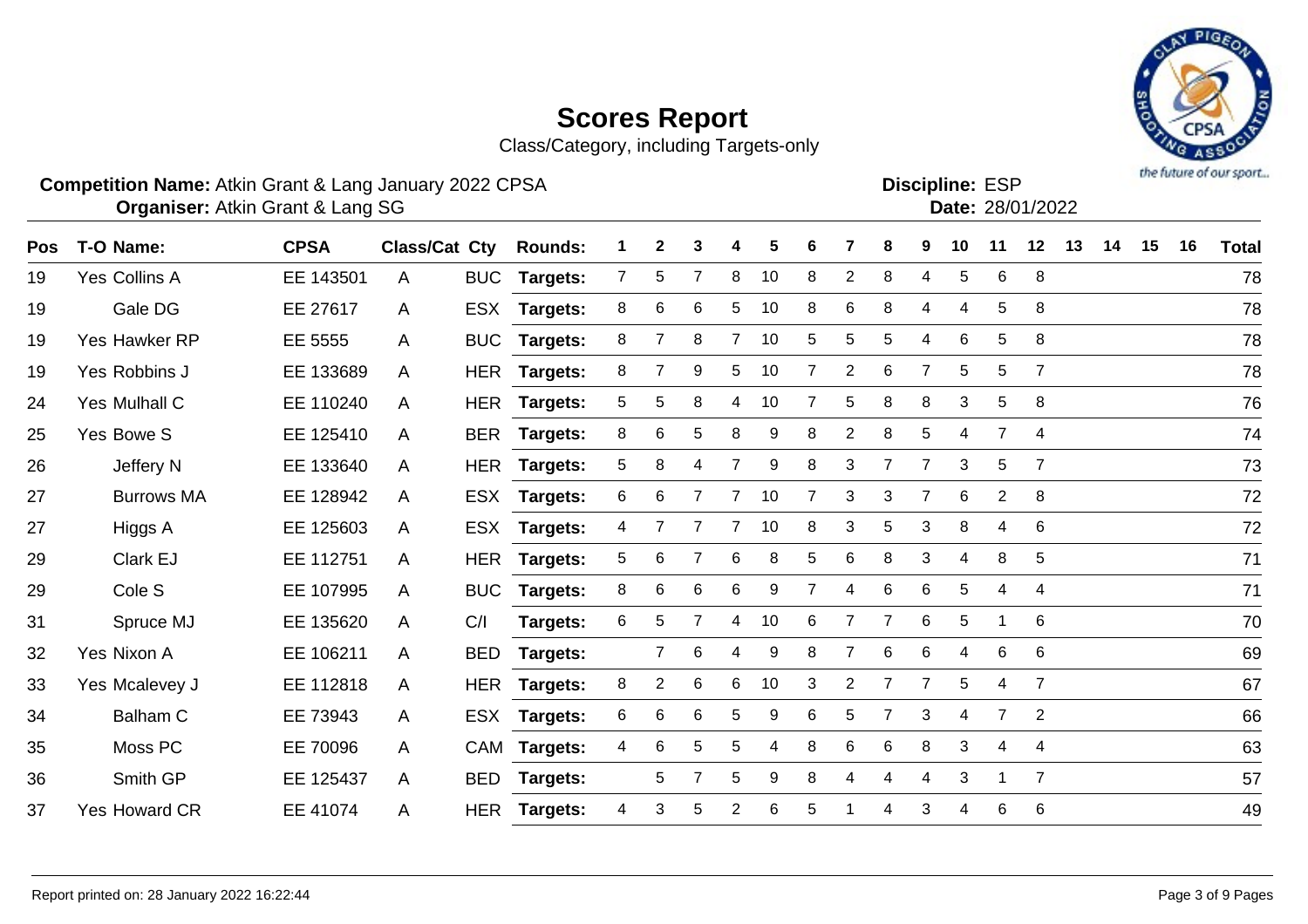Class/Category, including Targets-only

### **Competition Name:** Atkin Grant & Lang January 2022 CPSA **Example 2018** ESP **Discipline:** ESP

Atkin Grant & Lang SG 28/01/2022 **Organiser: Date:**

| T-O Name:          | <b>CPSA</b> |       |            | <b>Rounds:</b>       | 1                      | $\mathbf{2}$   | 3                | 4              | 5  | 6 |                | 8              | 9              | 10              | 11             | 12             | 13 | 14 | 15 | 16 | <b>Total</b> |
|--------------------|-------------|-------|------------|----------------------|------------------------|----------------|------------------|----------------|----|---|----------------|----------------|----------------|-----------------|----------------|----------------|----|----|----|----|--------------|
| <b>Tomkins M</b>   | EE 142961   | B     | <b>NTN</b> | Targets:             | $\overline{7}$         | $\overline{7}$ | 9                | $\overline{4}$ | 10 | 8 | $\overline{7}$ | 6              | 5              | $\overline{7}$  | 5              | 8              |    |    |    |    | 83           |
| Scotchings SS      | EE 139450   | B     | <b>BED</b> | Targets:             | 7                      |                | 8                | 5              | 10 | 6 | 6              | 8              | 6              | 8               | 4              | $\overline{7}$ |    |    |    |    | 82           |
| Le Billon AE       | EE 131055   | B     | C/I        | Targets:             | 7                      |                | 10               | 6              | 10 | 7 | 3              | 8              | 8              | $\overline{7}$  | 3              | 5              |    |    |    |    | 81           |
| Sutton C           | EE 83429    | B     | <b>HER</b> | <b>Targets:</b>      | $\mathbf{7}$           | 8              | 9                | 7              | 9  | 8 |                | 6              | 6              | 6               | 6              | $\overline{7}$ |    |    |    |    | 80           |
| Taylor B           | EE 123419   | B     | <b>SUR</b> | Targets:             | 8                      | 5              | 9                | 5              | 10 |   | 5              | 8              | 4              | 6               | 5              | 8              |    |    |    |    | 80           |
| Vas D              | EE 140952   | B     | <b>HER</b> | Targets:             | 8                      |                | $\boldsymbol{9}$ | 6              | 9  | 7 | 6              | 8              | 4              | 5               | 4              | $\overline{7}$ |    |    |    |    | 80           |
| Enoiu D            | EE 139789   | B     | <b>ESX</b> | Targets:             | 8                      | 5              | 9                | 8              | 10 | 7 | 4              | 6              | $\overline{7}$ | 4               | 3              | $\overline{7}$ |    |    |    |    | 78           |
| Harris TJ          | EE 66730    | В     | <b>ESX</b> | <b>Targets:</b>      | 4                      | 6              | 7                | 7              | 9  | 7 | 6              | 8              | $\overline{7}$ | $5\phantom{.0}$ | 3              | 8              |    |    |    |    | 77           |
| Yes Kemp A         | EE 135401   | B     |            | <b>Targets:</b>      | 6                      | $\overline{7}$ | 8                | 6              | 10 | 8 | $\overline{2}$ | $\overline{7}$ | 6              | 3               | 5              | 8              |    |    |    |    | 76           |
| Lawrence S         | EE 129951   | B     | <b>HER</b> | <b>Targets:</b>      | 8                      | 4              | 6                | 7              | 8  | 8 | 6              | 6              | 5              | 6               | 6              | 6              |    |    |    |    | 76           |
| Yes Rudd G         | EE 133800   | B     | <b>GLN</b> |                      | $\mathbf{7}$           | 6              | 8                | 5              | 10 | 5 | 5              | 8              | 6              | 3               | 5              | 8              |    |    |    |    | 76           |
| Salmon RW          | EE 54611    | B     | <b>ESX</b> | <b>Targets:</b>      | 8                      | 8              | $\overline{7}$   | 5              | 10 | 8 | 5              | 5              | 7              | $\overline{2}$  | $\overline{4}$ | $\overline{7}$ |    |    |    |    | 76           |
| Yes Brown CP       | EE 140288   | B     | <b>HER</b> | Targets:             | $\mathbf{7}$           | 5              | 6                | 5              | 10 | 8 | 5              | 7              | 6              | 4               | 4              | 8              |    |    |    |    | 75           |
| Yes Quartermaine J | EE 130499   | B     | <b>BER</b> | Targets:             | 7                      | 4              | $\overline{7}$   | 8              | 10 | 6 | 6              | 6              | 8              | 3               | $\mathbf{2}$   | 8              |    |    |    |    | 75           |
| Yes TRANTER I      | <b>UC01</b> | $B^*$ |            | Targets:             | $\overline{7}$         | 5              | $\overline{7}$   | 6              | 9  | 8 | $\overline{2}$ | 8              | $\overline{7}$ | 4               | 5              | $\overline{7}$ |    |    |    |    | 75           |
| Dixon T            | EE 141780   | B     | <b>GLN</b> | <b>Targets:</b>      | $\mathbf{7}$           | 6              | 8                | 5              | 10 | 7 | 5              | 7              | 5              | 4               | 4              | 6              |    |    |    |    | 74           |
| Parry R            | EE 104514   | B     | <b>ESX</b> | Targets:             | 7                      | 6              | 4                | $\overline{7}$ | 9  | 8 | 5              | $\,6$          | 6              | 5               | 3              | 8              |    |    |    |    | 74           |
| Tee MS             | EE 67836    | B     | <b>NTN</b> | <b>Targets:</b>      | 8                      | 5              | 5                | 4              | 10 | 6 | 5              | $\overline{7}$ | 8              | 5               | 4              | $\overline{7}$ |    |    |    |    | 74           |
| Yes White C        | EE 73188    | B     | <b>HER</b> | <b>Targets:</b>      | 4                      | 8              | 5                |                | 9  |   | $\overline{2}$ | $\overline{7}$ | 6              | 4               | $\overline{7}$ | 8              |    |    |    |    | 74           |
|                    |             |       |            | <b>Class/Cat Cty</b> | OXO<br><b>Targets:</b> |                |                  |                |    |   |                |                |                |                 |                |                |    |    |    |    |              |

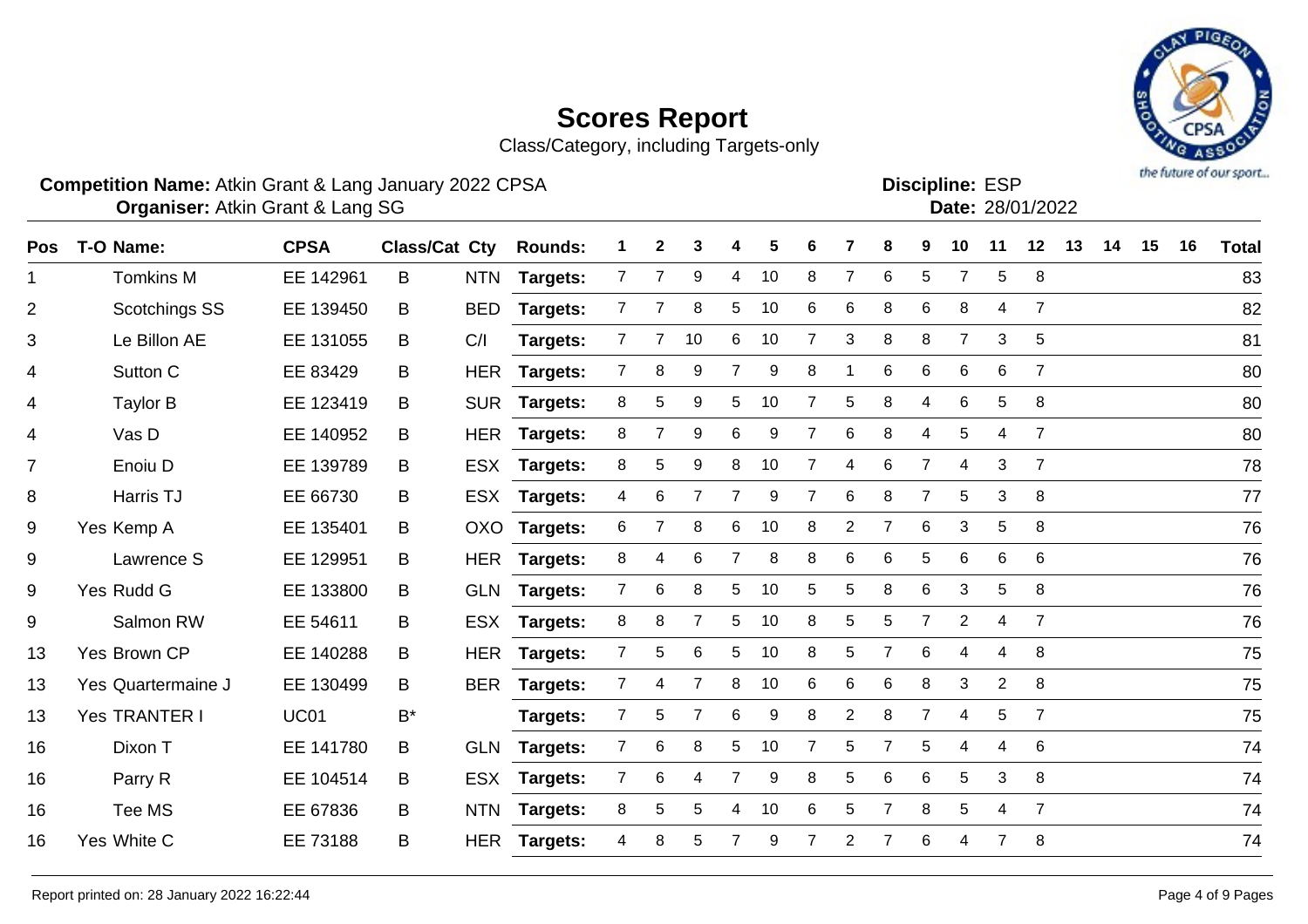Class/Category, including Targets-only



#### **Competition Name:** Atkin Grant & Lang January 2022 CPSA **Example 2018** ESP **Discipline:** ESP

Atkin Grant & Lang SG 28/01/2022 **Organiser: Date:**

**Discipline:**

| <b>Pos</b> | T-O Name:               | <b>CPSA</b> | Class/Cat Cty |            | <b>Rounds:</b>  | 1              | $\mathbf{2}$   | 3              |                | 5  | 6              |                | 8              | 9              | 10             | 11             | 12             | 13 | 14 | 15 | 16 | <b>Total</b> |
|------------|-------------------------|-------------|---------------|------------|-----------------|----------------|----------------|----------------|----------------|----|----------------|----------------|----------------|----------------|----------------|----------------|----------------|----|----|----|----|--------------|
| 16         | Yes Wood C              | EE 130514   | B             | <b>SUX</b> | <b>Targets:</b> | 8              | 4              | 4              | 6              | 9  | $\overline{7}$ | $\overline{7}$ | 3              | 6              | 8              | 6              | 6              |    |    |    |    | 74           |
| 21         | Yes Brown P             | EE 40071    | B             | <b>NTN</b> | <b>Targets:</b> | 8              | 5              | 6              | $\overline{7}$ | 10 | 7              | 2              | 8              | 5              | 4              | 3              | 8              |    |    |    |    | 73           |
| 21         | Yes Robinson AM         | EE 96426    | B             | <b>HER</b> | Targets:        | 8              | 6              | 9              | $\overline{7}$ | 8  | 7              |                | 6              | 5              | 3              | $\overline{7}$ | 6              |    |    |    |    | 73           |
| 21         | <b>Thrower S</b>        | EE 139439   | B             | <b>GLN</b> | <b>Targets:</b> | $\overline{7}$ | 8              | $\overline{7}$ | 5              | 9  | 7              | $\overline{2}$ | 8              | 4              | 4              | 6              | 6              |    |    |    |    | 73           |
| 21         | Yes Tibbles P           | EE 138793   | B             | <b>HER</b> | <b>Targets:</b> | $\overline{7}$ | 3              | 8              | 8              | 10 |                | 3              | 7              |                | 5              | 3              | 5              |    |    |    |    | 73           |
| 21         | Yes Wicklow D           | EE 143624   | B             | <b>HER</b> | Targets:        | 7              | 6              | 8              | 6              | 9  | 5              | 2              |                | 8              | 4              | 5              | 6              |    |    |    |    | 73           |
| 26         | Atkinson D              | EE 103588   | B             | <b>NTN</b> | Targets:        | 8              | $\overline{7}$ | 9              | 6              | 8  | $\overline{7}$ | $\overline{c}$ | 6              | 5              | $\overline{2}$ | 4              | 8              |    |    |    |    | 72           |
| 26         | Colton C                | EE 128000   | B             | <b>ESX</b> | <b>Targets:</b> | $\overline{7}$ | 5              | 7              | 5              | 10 | 6              | 4              | 8              | $\overline{2}$ | 6              | 5              | $\overline{7}$ |    |    |    |    | 72           |
| 28         | Christy L               | EE 122662   | B             | <b>GLN</b> | <b>Targets:</b> | 8              | 6              | 8              | 4              | 9  | 7              | 6              | 4              | 5              | 4              | 5              | 5              |    |    |    |    | 71           |
| 28         | Davies B                | EE 104511   | B             | <b>ESX</b> | <b>Targets:</b> | 5              |                | 8              | 4              | 9  | $\overline{2}$ | 4              | 4              | 8              | 5              | 8              | $\overline{7}$ |    |    |    |    | 71           |
| 28         | Dumpleton R             | EE 129280   | B             | <b>BED</b> | Targets:        | $\overline{7}$ | 7              | 6              | 8              | 8  | $\overline{7}$ |                | $\overline{7}$ | 8              | 3              | 3              | 6              |    |    |    |    | 71           |
| 28         | Yes Fisher KT           | EE 143114   | B             | <b>KEN</b> | <b>Targets:</b> | 6              | 6              | 8              |                |    | 6              | 3              | 8              | 7              |                | 5              | $\overline{7}$ |    |    |    |    | 71           |
| 28         | Francis R               | EE 90499    | B             | <b>BED</b> | Targets:        | 8              | 6              |                | 8              | 8  | 5              | 5              | 4              | 4              | 4              | 4              | 8              |    |    |    |    | 71           |
| 28         | Murphy S                | EE 73910    | B             | <b>BED</b> | Targets:        | 8              | 6              | 7              | 6              | 8  | $\overline{7}$ | $\overline{c}$ | 6              | 4              | 3              | 8              | 6              |    |    |    |    | 71           |
| 28         | Yes Reading D           | EE 111056   | B             | <b>BUC</b> | <b>Targets:</b> | 8              | 5              | 7              | 6              | 8  | 8              | 5              | $\,6$          | $\overline{2}$ | $\overline{7}$ | 6              | $\sqrt{3}$     |    |    |    |    | 71           |
| 28         | Yes White PC            | EE 62297    | B             | <b>BER</b> | <b>Targets:</b> | $\mathbf{7}$   |                | 5              | $\overline{7}$ | 10 | 5              | 0              | 7              | 6              | 3              | 6              | 8              |    |    |    |    | 71           |
| 36         | Yes Robinson CL         | EE 100283   | B             | <b>HER</b> | Targets:        | 5              | 5              | 6              | 6              | 9  | 7              | $\overline{2}$ | 7              | $\overline{7}$ | 4              | 5              | $\overline{7}$ |    |    |    |    | 70           |
| 36         | <b>Yes Strickland M</b> | EE 131235   | B             | <b>NTN</b> | Targets:        | 8              | 5              | 7              | 6              | 9  | 7              | $\overline{2}$ | 6              | 6              | 3              | 3              | 8              |    |    |    |    | 70           |
| 36         | Yes Thurgood P          | EE 137411   | B             | <b>ESX</b> | <b>Targets:</b> | 5              | 6              | 8              | 6              | 9  | 6              | 0              |                | 7              |                | $\overline{7}$ | 8              |    |    |    |    | 70           |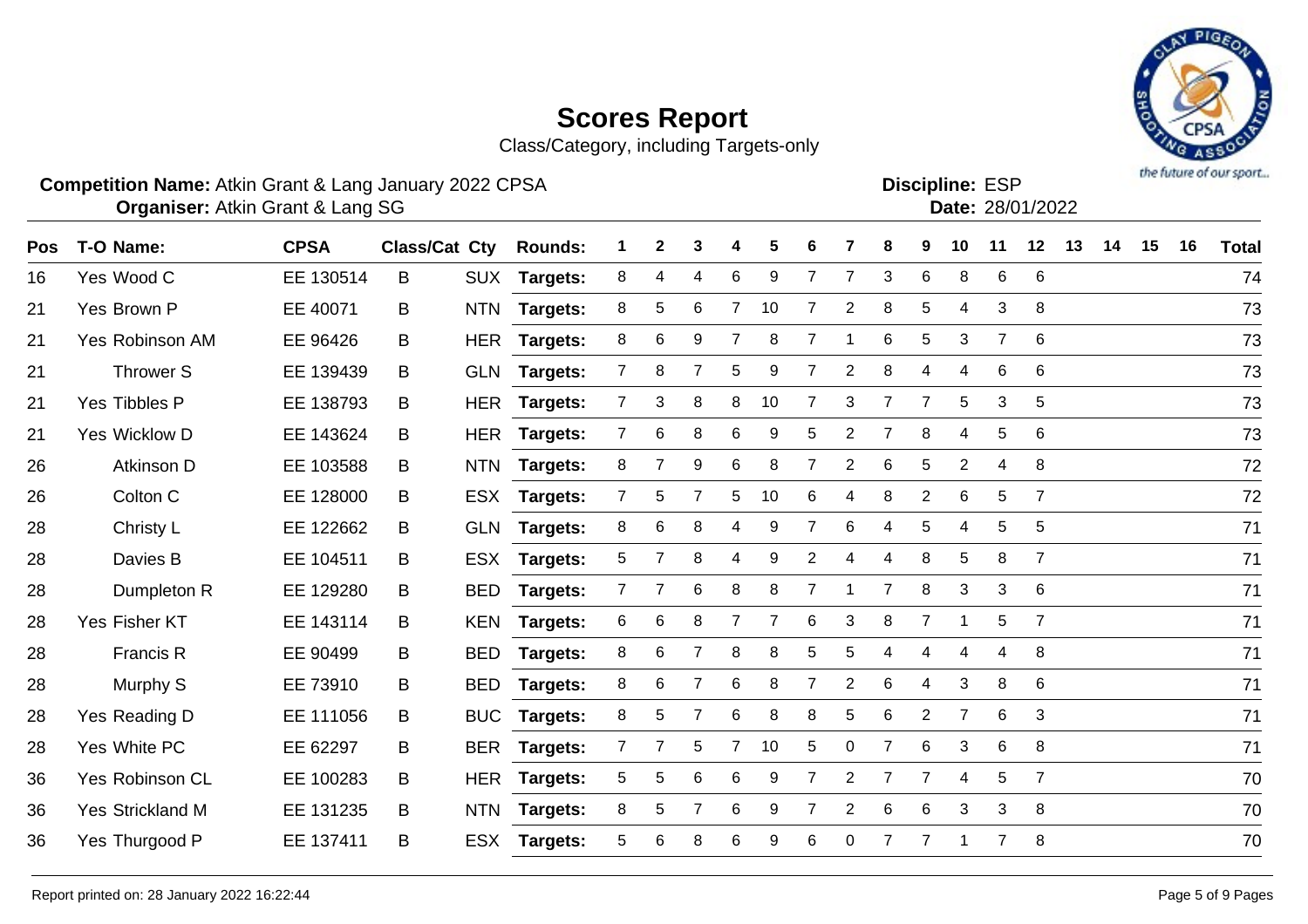Class/Category, including Targets-only



### **Competition Name:** Atkin Grant & Lang January 2022 CPSA **Example 2018** ESP **Discipline:** ESP

**Discipline:**

|     | <b>Organiser: Atkin Grant &amp; Lang SG</b> |             |       |            |                              |   |              |   |   |    |   |                |              |   |    |    | Date: 28/01/2022 |    |    |    |    |              |
|-----|---------------------------------------------|-------------|-------|------------|------------------------------|---|--------------|---|---|----|---|----------------|--------------|---|----|----|------------------|----|----|----|----|--------------|
| Pos | T-O Name:                                   | <b>CPSA</b> |       |            | <b>Class/Cat Cty Rounds:</b> |   | $\mathbf{2}$ | 3 | 4 | 5. | 6 |                | 8            | 9 | 10 | 11 | 12 <sup>1</sup>  | 13 | 14 | 15 | 16 | <b>Total</b> |
| 39  | Spafford JH                                 | EE 101014   | B     | <b>GLN</b> | Targets:                     | 5 |              |   |   | 10 | 8 |                | 4            | 5 | 4  | 3  | 8                |    |    |    |    | 69           |
| 40  | Yes Maloney J                               | EE 83751    | B     | BED        | Targets:                     | 5 | 4            | 6 | 6 | 10 | 8 | 4              | 5            | 6 | 5. |    | 5 <sub>5</sub>   |    |    |    |    | 68           |
| 41  | Jenkins A                                   | EE 136453   | B     | <b>NTN</b> | Targets:                     | 5 | 5.           | 4 | 6 | 10 | 8 | $\overline{2}$ | 6            | 6 | 3  | 5  |                  |    |    |    |    | 67           |
| 42  | Yes PEEL A                                  | <b>UC04</b> | $B^*$ |            | Targets:                     |   |              |   | 5 | 6  | 6 | 5 <sup>5</sup> | $\mathbf{3}$ | 6 | 3  |    |                  |    |    |    |    | 66           |
| 42  | Yes Reeve NJ                                | EE 56986    | B     |            | CAM Targets:                 | 4 | 4            | 5 | 4 | 10 |   | 2              | 8            | 5 | 6  | 3  | - 8              |    |    |    |    | 66           |
| 42  | Stiff S                                     | EE 136975   | B     | BED        | Targets:                     |   | 4            | 6 | 6 | 9  |   |                | 8            | 8 | 6  |    | - 6              |    |    |    |    | 66           |
| 45  | Yes Henshaw TM                              | EE 138867   | B     | <b>SUF</b> | Targets:                     | 6 | 5.           | 6 |   |    |   | 3              | 6            | 6 | 2  | -6 | - 6              |    |    |    |    | 65           |

| 42 | Yes Reeve NJ      | EE 56986  | B                | CAM Targets:    | 4  | 4 | 5 | 4 | 10 |    | 2              | 8  | 5             | 6              | 3           | - 8             | 66 |
|----|-------------------|-----------|------------------|-----------------|----|---|---|---|----|----|----------------|----|---------------|----------------|-------------|-----------------|----|
| 42 | Stiff S           | EE 136975 | B<br>BED         | <b>Targets:</b> |    | 4 | 6 | 6 | 9  |    |                |    | 8             | 6              | 4           | 6               | 66 |
| 45 | Yes Henshaw TM    | EE 138867 | <b>SUF</b><br>B. | Targets:        | 6. | 5 | 6 | 5 |    |    | 3              | 6  | 6             | 2              | 6           | $6\overline{6}$ | 65 |
| 45 | Mansfield JW      | EE 94887  | B                | HER Targets:    | 5. | 5 | 6 |   | 10 | 6  |                |    | 6             | 3              | 2           | $6\overline{6}$ | 65 |
| 45 | Vadasz NE         | EE 105601 | B                | SUR Targets:    | 8  | 6 | 4 | 6 | 8  | 4  | 3              | 2  | 4             | 6              |             |                 | 65 |
| 48 | <b>Blackaby B</b> | EE 132361 | B                | ESX Targets:    |    | 2 | 6 | 6 | 8  | 6  | $\overline{2}$ | 4  | 8             | 4              | 4           |                 | 64 |
| 49 | Yes Crowley S     | EE 137814 | B                | BER Targets:    |    | 4 | 5 | 5 | 9  |    | 3              |    | 5             |                | 3           |                 | 63 |
| 49 | Yes Hill G        | EE 97529  | B                | HER Targets:    | 6  |   | 6 | 6 | 8  |    | 2              |    | 2             | 3              | 6           | $6\overline{6}$ | 63 |
| 49 | Yes Wright G      | EE 131233 | B<br>BED         | <b>Targets:</b> | 8  | 3 | 8 | 5 | 9  |    | 0              |    | $\mathcal{P}$ | 4              | 6           | -4              | 63 |
| 52 | Yes Holmes A      | EE 129281 | B<br>BED         | <b>Targets:</b> |    |   | 8 | 4 | 9  | 6. | 0              | 6. | 3             | 3              | $2^{\circ}$ | $\mathbf{3}$    | 58 |
| 53 | Yes Burke DP      | EE 141618 | B.               | BUC Targets:    | 6  |   | 6 |   |    | 6. |                | 6  | 4             | $\overline{2}$ | 5           |                 | 57 |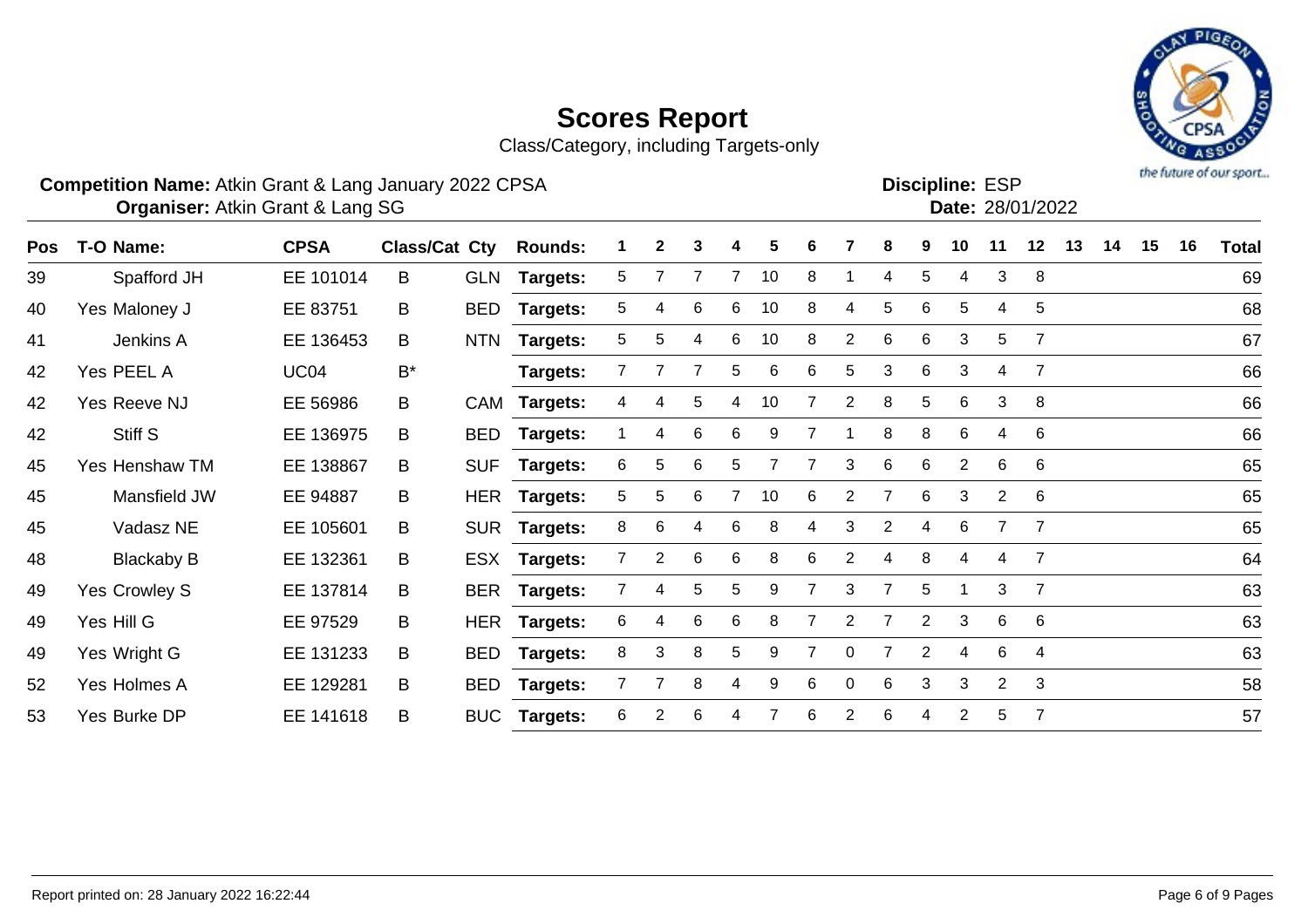Class/Category, including Targets-only

### **Competition Name:** Atkin Grant & Lang January 2022 CPSA **Example 2018** ESP **Discipline:** ESP

Atkin Grant & Lang SG 28/01/2022 **Organiser: Date:**

| T-O Name:         | <b>CPSA</b> |              |            | <b>Rounds:</b>       | 1                   | $\mathbf{2}$   | 3              |                | 5  | 6 |                | 8              | 9              | 10             | 11             | 12             | 13 | 14 | 15 | 16 | <b>Total</b> |
|-------------------|-------------|--------------|------------|----------------------|---------------------|----------------|----------------|----------------|----|---|----------------|----------------|----------------|----------------|----------------|----------------|----|----|----|----|--------------|
| Monk LJ           | EE 139463   | $\mathsf{C}$ | <b>HER</b> | <b>Targets:</b>      | 6                   | 4              | 8              | 8              | 10 | 8 | $\overline{4}$ | $\overline{7}$ | 6              |                | 5              | $\overline{7}$ |    |    |    |    | 74           |
| Yes Warmington N  | EE 131224   | C            | <b>HER</b> | <b>Targets:</b>      | 7                   | 4              | $\overline{7}$ | $\overline{7}$ | 9  | 8 | 6              | 4              | 3              | 4              | 6              | 8              |    |    |    |    | 73           |
| Harknett R        | EE 129960   | $\mathsf{C}$ |            |                      | 6                   | 3              | 8              | 5              | 10 | 7 | 5              | 6              | 5              | 6              | 4              | $\overline{7}$ |    |    |    |    | 72           |
| Yes Radley I      | EE 82485    | C            | <b>BED</b> | <b>Targets:</b>      | 8                   | 4              | 5              | 6              | 10 | 7 | $\overline{2}$ | $\overline{7}$ | $\overline{7}$ | 3              | 5              | $\overline{7}$ |    |    |    |    | 71           |
| Yes Brooking JM   | EE 142629   | $C^*$        | <b>HER</b> | Targets:             | 8                   | 4              | 9              | 6              | 9  |   | 5              | 5              | 3              | 4              | 4              | 6              |    |    |    |    | 70           |
| Yes Goldsmith S   | EE 133925   | $\mathsf{C}$ | <b>HER</b> | Targets:             | $7^{\circ}$         | 5              | 8              | 5              | 9  | 4 | 4              | 6              | 8              | 5              |                | $\overline{7}$ |    |    |    |    | 69           |
| Ogden J           | EE 138422   | C            | <b>BED</b> | Targets:             | 7                   | 3              | $\sqrt{5}$     | 6              | 9  | 7 | 5              | $\,6$          | 6              | 3              | 5              | $\overline{7}$ |    |    |    |    | 69           |
| <b>Wright BI</b>  | EE 143191   | C            | <b>ESX</b> | <b>Targets:</b>      | 4                   | 6              | $\overline{7}$ | 6              | 9  | 4 | 3              | 8              | 8              |                | 6              | $\overline{7}$ |    |    |    |    | 69           |
| Yes Hogg N        | EE 136649   | C            | <b>HER</b> | <b>Targets:</b>      | 6                   | 5              | 6              | $\overline{7}$ | 9  | 8 | $\overline{7}$ | $\sqrt{5}$     |                | 4              | 5              | 5              |    |    |    |    | 68           |
| <b>Reeve SDR</b>  | EE 140861   | C            |            | <b>Targets:</b>      | 4                   | 4              | 5              | 5              | 9  | 5 | 4              | 7              | $\overline{7}$ | $\overline{7}$ | 4              | $\overline{7}$ |    |    |    |    | 68           |
| Yes Day M         | EE 133830   | $\mathsf{C}$ | <b>BUC</b> | <b>Targets:</b>      | 4                   | 4              | 6              | 5              | 9  | 6 | 4              | 6              | $\overline{7}$ | 3              | 5              | 8              |    |    |    |    | 67           |
| Yes Hampson J     | EE 85825    | C            | <b>GLN</b> | Targets:             | 5                   | 4              | 8              | $\overline{7}$ | 10 | 4 | $\overline{2}$ | 8              | 4              | 5              | 3              | $\overline{7}$ |    |    |    |    | 67           |
| Yes MALEY B       | <b>UC10</b> | $C^*$        |            | Targets:             | 6                   | 5              | 5              | 6              | 8  | 5 | 4              | $\overline{7}$ | 5              | 5              | 5              | 6              |    |    |    |    | 67           |
| Page S            | EE 129680   | $\mathsf{C}$ | <b>BED</b> | Targets:             | 6                   | $\overline{7}$ | 3              | 4              | 8  | 7 | 6              | $\sqrt{5}$     | $\overline{7}$ | $\overline{2}$ | 6              | 5              |    |    |    |    | 66           |
| Cherwayko MM      | EE 139653   | C            | <b>GLN</b> | <b>Targets:</b>      | 6                   | 3              | $\,6$          | $\overline{7}$ | 9  | 3 | 3              | $\overline{7}$ | 8              | 3              | 4              | 6              |    |    |    |    | 65           |
| Yes Leahy D       | EE 129282   | C            | <b>HER</b> | <b>Targets:</b>      | 7                   | 4              | 5              | 4              | 10 | 8 | 3              | 6              | 7              | 4              | $\overline{2}$ | 5              |    |    |    |    | 65           |
| Yes Chamberlain R | EE 131962   | C            | <b>HER</b> | Targets:             | 8                   | 4              | 6              | 4              | 10 | 3 | 3              | $\,6$          | 5              | 5              | 3              | $\overline{7}$ |    |    |    |    | 64           |
| <b>Bruce ZT</b>   | EE 131101   | C            | <b>BED</b> | Targets:             | 7 <sup>1</sup>      | 4              | 6              | $\overline{7}$ | 9  | 3 | 5              | 5              | 5              | 3              | 4              | 5              |    |    |    |    | 63           |
| Yes Doyle J       | EE 144631   | $\mathsf C$  | <b>GLN</b> | <b>Targets:</b>      | 5                   | 5              | 6              | 6              | 8  | 5 | 2              | 6              | 6              | $\overline{2}$ | 5              | $\overline{7}$ |    |    |    |    | 63           |
|                   |             |              |            | <b>Class/Cat Cty</b> | WAR Targets:<br>CAM |                |                |                |    |   |                |                |                |                |                |                |    |    |    |    |              |

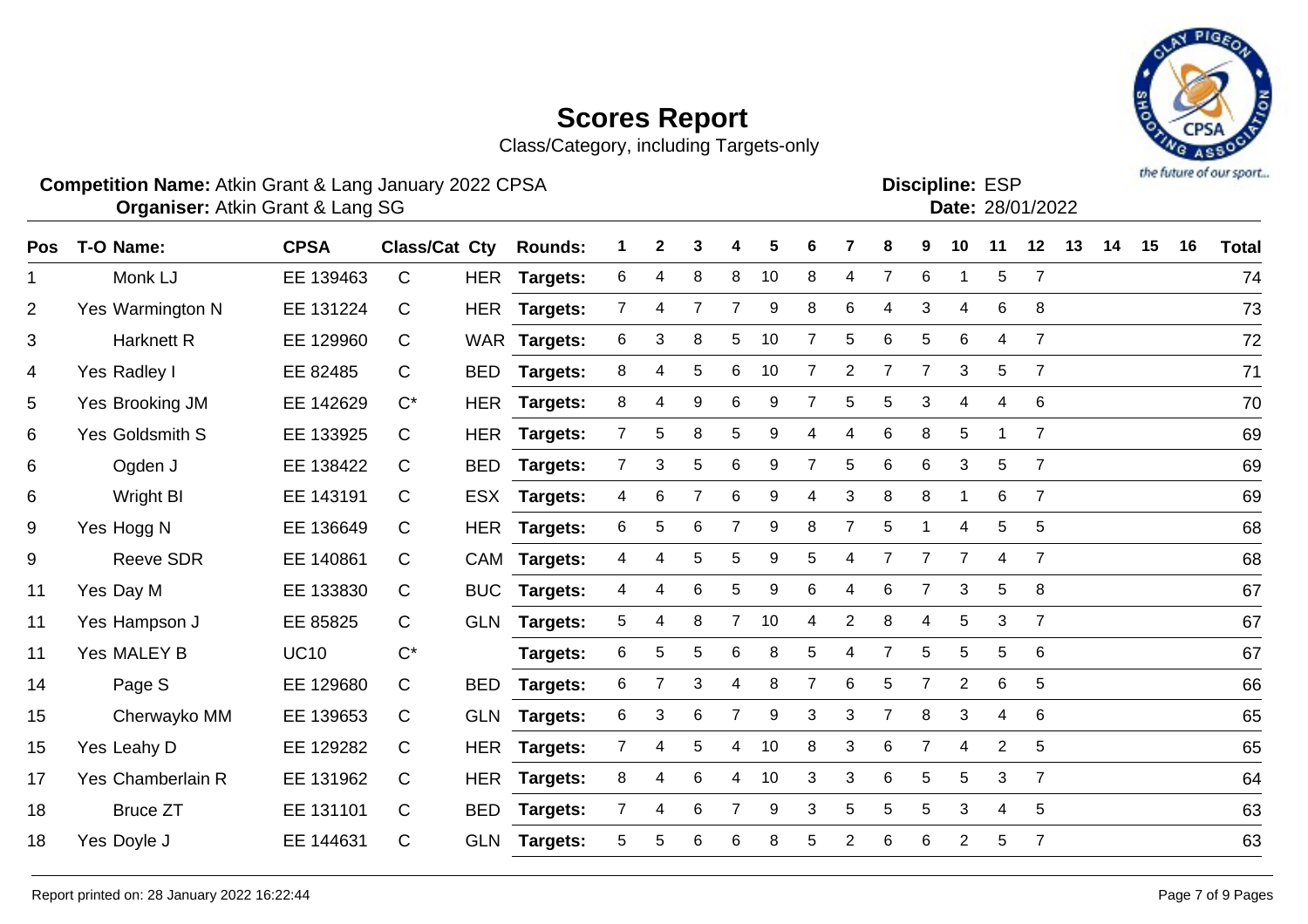Class/Category, including Targets-only

### **Competition Name:** Atkin Grant & Lang January 2022 CPSA **Example 2018** ESP **Discipline:** ESP

Atkin Grant & Lang SG 28/01/2022 **Organiser: Date:**

| Pos | T-O Name:                | <b>CPSA</b> | Class/Cat Cty |            | <b>Rounds:</b>  |                | $\mathbf{2}$   | 3 |                | 5                | 6 |                | 8              | 9              | 10             | 11             | 12             | 13 | 14 | 15 | 16 | <b>Total</b> |
|-----|--------------------------|-------------|---------------|------------|-----------------|----------------|----------------|---|----------------|------------------|---|----------------|----------------|----------------|----------------|----------------|----------------|----|----|----|----|--------------|
| 20  | Yes REDMAN M             | <b>UC09</b> | $C^*$         |            | Targets:        | 5              | 5              | 8 | 5              | $\boldsymbol{9}$ | 6 | 5              | $\,6$          | $\overline{2}$ | 5              | 3              | 3              |    |    |    |    | 62           |
| 21  | Yes Le Roux P            | EE 123158   | C             | <b>BED</b> | Targets:        | 5              | 3              | 7 | 6              | 10               | 5 |                | $\overline{7}$ | 6              | 3              | 3              | 5              |    |    |    |    | 61           |
| 22  | <b>Falletta G</b>        | EE 123968   | $\mathsf{C}$  |            | HER Targets:    | 5              | 3              | 7 | $\overline{2}$ | 9                | 6 | 3              | 8              | 5              | 3              | 4              | 4              |    |    |    |    | 59           |
| 22  | Yes Rudd H               | EE 133986   | $\mathsf{C}$  | <b>GLN</b> | <b>Targets:</b> | 8              | 4              | 7 | 6              | 6                | 5 | 3              | 5              | 2              | 3              | 3              | 7              |    |    |    |    | 59           |
| 22  | Yes Sharp T              | EE 103903   | $\mathsf{C}$  | <b>BED</b> | <b>Targets:</b> | 4              | 4              | 5 | 6              | 10               | 6 | $\overline{2}$ | 7              | 3              | 3              | 5              | 4              |    |    |    |    | 59           |
| 22  | Sinton R                 | EE 144832   | C             | KEN        | <b>Targets:</b> | 8              | 4              | 8 | 4              | 10               | 5 | $\Omega$       | 6              | 4              | $\Omega$       | 3              | $\overline{7}$ |    |    |    |    | 59           |
| 26  | Yes Newman CR            | EE 129373   | C             |            | HER Targets:    | 4              | 4              | 5 | 3              | 9                | 7 |                | 6              | 8              | $\overline{2}$ | 3              | 6              |    |    |    |    | 58           |
| 27  | Yes Scott JA             | EE 139579   | $\mathsf{C}$  | <b>HER</b> | Targets:        | $\overline{a}$ | 3              | 4 |                |                  | 7 | $\overline{2}$ | $\overline{7}$ | 6              | 3              |                | $\overline{7}$ |    |    |    |    | 56           |
| 27  | Shearing A               | EE 140410   | C             | <b>ESX</b> | Targets:        | 5              | 6              | 6 | 5              | 7                | 4 | $\mathbf 0$    | 6              | $\overline{7}$ | 0              | 5              | 5              |    |    |    |    | 56           |
| 27  | Yes Spencer BE           | EE 146084   | $C^*$         |            | CAM Targets:    | 6              | $\overline{2}$ | 7 | 6              | 7                | 3 |                | $\overline{2}$ | 7              | 4              | 4              | $\overline{7}$ |    |    |    |    | 56           |
| 30  | Shelley P                | EE 141058   | $C^*$         | ESX        | <b>Targets:</b> | 4              | $\overline{c}$ | 8 | 6              | 9                | 6 | 0              | 6              | 6              | 0              | 3              | 5              |    |    |    |    | 55           |
| 31  | Yes GREER C              | <b>UC05</b> | $C^*$         |            | Targets:        | 5              | 5              | 9 | 4              | 4                | 7 | $\overline{2}$ | $\overline{2}$ | 3              | $\overline{2}$ | 6              | 4              |    |    |    |    | 53           |
| 32  | Yes Brewer A             | EE 144455   | $\mathsf{C}$  | <b>GLN</b> | Targets:        | 4              | $\overline{c}$ | 5 | 6              | 6                | 5 | 5              | 6              | 6              | 3              | 1              | $\mathbf 1$    |    |    |    |    | 50           |
| 32  | Yes KERNOTT J            | <b>UC06</b> | $C^*$         |            | Targets:        | $7^{\circ}$    | $\overline{2}$ | 6 | 4              | 6                | 3 |                | 8              |                | 3              | 4              | 5              |    |    |    |    | 50           |
| 34  | Weysom J                 | EE 108109   | $\mathsf{C}$  | C/I        | Targets:        | 5              | 4              | 2 |                | 8                | 5 | 5              | 5              | 4              | $\overline{2}$ | $\overline{2}$ | 4              |    |    |    |    | 47           |
| 35  | <b>Yes KERNOTT JAMES</b> | <b>UC07</b> | $C^*$         |            | Targets:        | $\overline{7}$ | 0              | 5 | $\overline{2}$ | 8                | 5 | $\Omega$       | 4              | 3              | 3              | 3              | 6              |    |    |    |    | 46           |
| 35  | Yes Thompson PD          | EE 87108    | C             | <b>ESX</b> | Targets:        | 6              | 2              | 2 | $\overline{2}$ | 7                | 5 | $\Omega$       | 6              | 3              | -1             | 4              | 8              |    |    |    |    | 46           |
| 35  | Turner J                 | EE 130877   | $\mathbf C$   | <b>NFK</b> | <b>Targets:</b> | 5              | 5              | 6 | 3              | 4                | 7 |                | 5              | 5              | 0              | $\overline{2}$ | 3              |    |    |    |    | 46           |
| 38  | Nester DJ                | EE 144583   | $C^*$         | HER        | Targets:        | 5              | 5              | 6 | 5              | 8                | 2 | 0              | 3              | 2              |                | 4              | 4              |    |    |    |    | 45           |